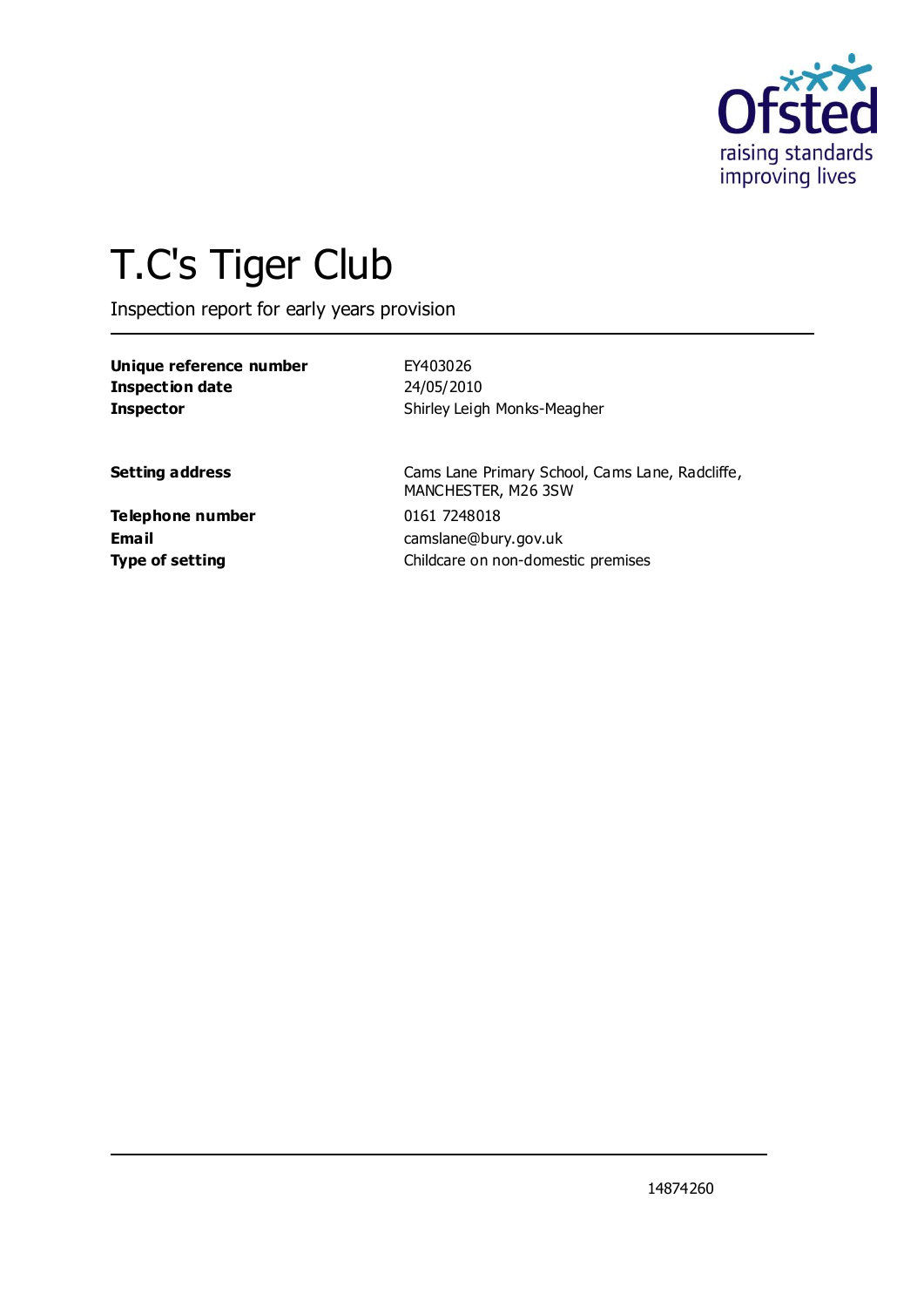The Office for Standards in Education, Children's Services and Skills (Ofsted) regulates and inspects to achieve excellence in the care of children and young people, and in education and skills for learners of all ages. It regulates and inspects childcare and children's social care, and inspects the Children and Family Court Advisory Support Service (Cafcass), schools, colleges, initial teacher training, work-based learning and skills training, adult and community learning, and education and training in prisons and other secure establishments. It rates council children's services, and inspects services for looked after children, safeguarding and child protection.

If you would like a copy of this document in a different format, such as large print or Braille, please telephone 0300 123 1231, or email enquiries@ofsted.gov.uk.

You may copy all or parts of this document for non-commercial educational purposes, as long as you give details of the source and date of publication and do not alter the information in any way.

Royal Exchange Buildings St Ann's Square Manchester M2 7LA

T: 0300 123 1231 Textphone: 0161 618 8524 E: enquiries@ofsted.gov.uk W: [www.ofsted.gov.uk](http://www.ofsted.gov.uk/)

© Crown copyright 2009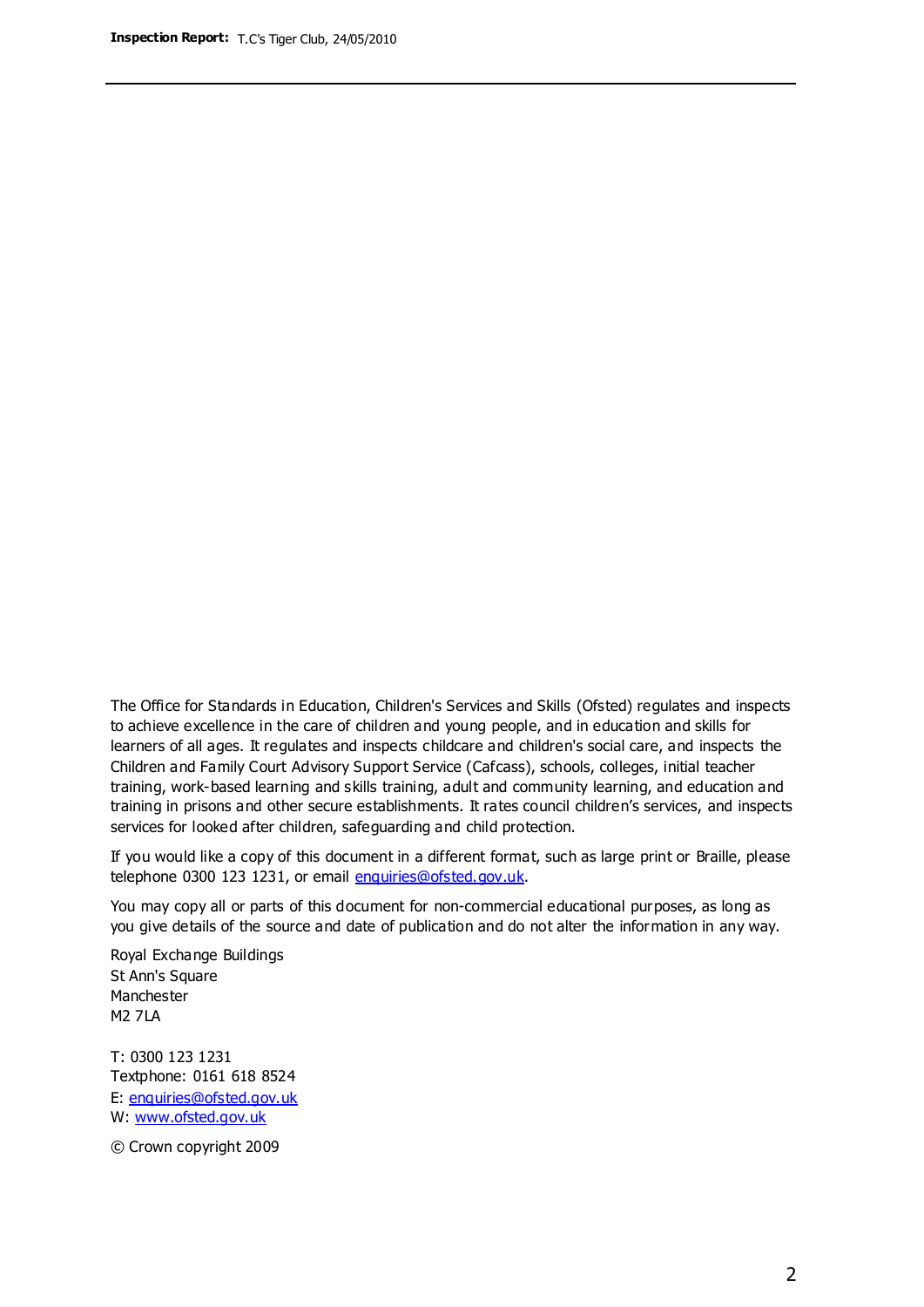### **Introduction**

This inspection was carried out by Ofsted under Sections 49 and 50 of the Childcare Act 2006 on the quality and standards of the registered early years provision. 'Early years provision' refers to provision regulated by Ofsted for children from birth to 31 August following their fifth birthday (the early years age group). The registered person must ensure that this provision complies with the statutory framework for children's learning, development and welfare, known as the *Early* Years Foundation Stage.

The provider must provide a copy of this report to all parents with children at the setting where reasonably practicable. The provider must provide a copy of the report to any other person who asks for one, but may charge a fee for this service (The Childcare (Inspection) Regulations 2008 regulations 9 and 10).

Children only attend this setting before and/or after the school day and/or during the school holidays. The judgements in this report reflect the quality of early years provision offered to children during those periods.

The setting also makes provision for children older than the early years age group which is registered on the voluntary and/or compulsory part(s) of the Childcare Register. This report does not include an evaluation of that provision, but a comment about compliance with the requirements of the Childcare Register is included in Annex B.

Please see our website for more information about each childcare provider. We publish inspection reports, conditions of registration and details of complaints we receive where we or the provider take action to meet the requirements of registration.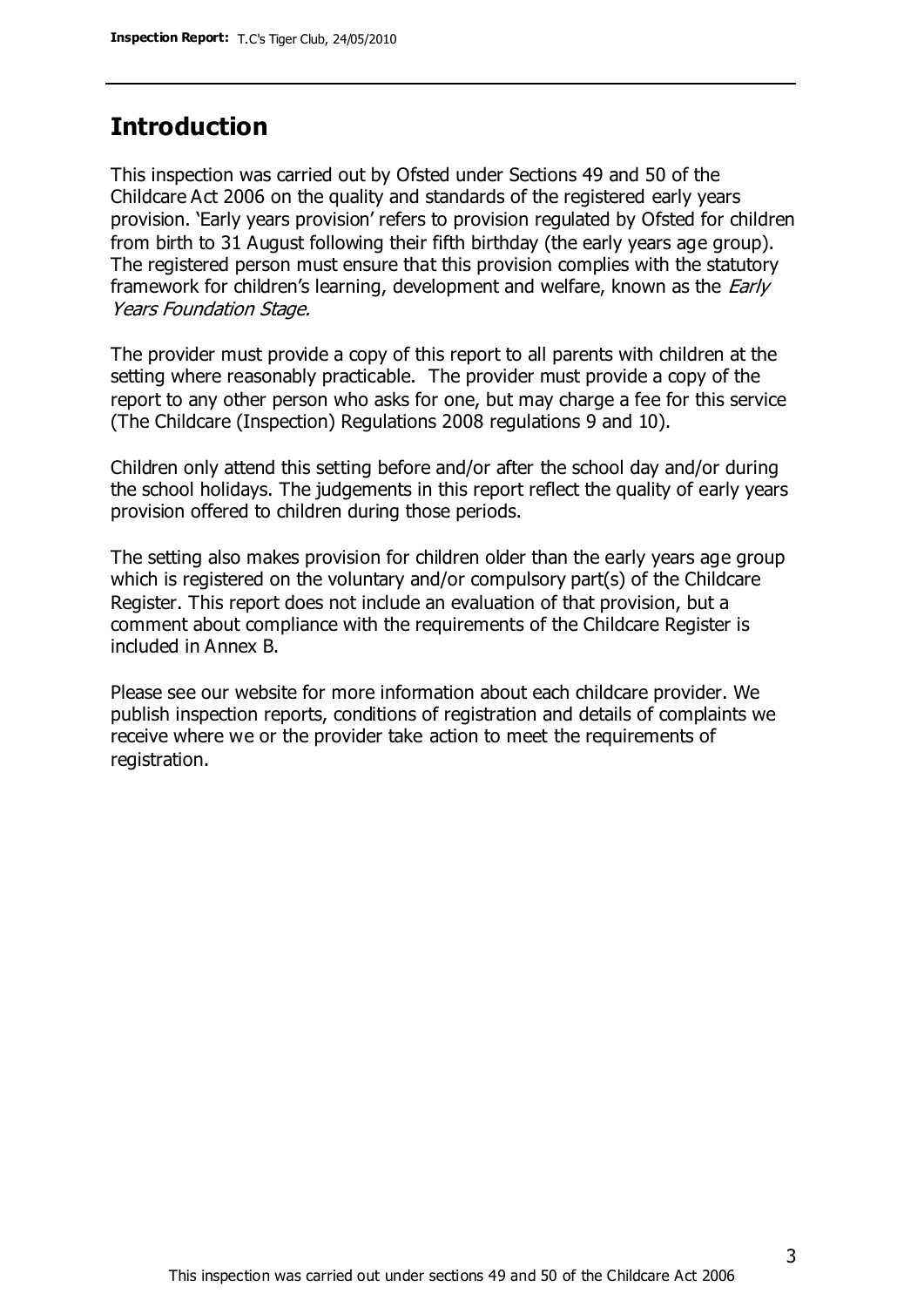## **Description of the setting**

T.C's Tiger Club was registered in 2009 and is run by a committee. It operates from Cams Lane Primary School which is situated in Radcliffe, Bury. Children have access to the resource area, the computer suite, the hall and adjacent classroom. Children also have access to outdoor playing areas, including the school playing fields.

The setting opens Monday to Friday from 8am to 9am and 3.30pm to 5.30pm, during term time only. Priority for places is given to pupils of the school. The club is registered to provide care for a maximum of 24 children between three and eight years at any one time. It is registered on the Early Years Register and the compulsory and voluntary parts of the Childcare Register. Currently there are 63 children on roll, of these, 11 children are in the early years age range. The provision employs three members of staff to work directly with the children, two of whom hold appropriate qualifications.

## **The overall effectiveness of the early years provision**

Overall the quality of the provision is satisfactory.

Children are happy and secure and enjoy their time at the club, making choices and participating in activities that interest them. Staff establish friendly relationships with parents through a two-way flow of information and are beginning to involve them more in the setting. Close collaboration with teachers ensures children receive appropriate support. Organisation of the environment and the necessary records and documentation effectively promotes children's welfare and well-being and ensures all children can participate. The staff are committed to improving the quality of their provision through reflective practice but are not yet confident enough to identify and target future development to ensure continual improvement.

## **What steps need to be taken to improve provision further?**

To further improve the early years provision the registered person should:

- enhance the observation and assessment system to monitor children's progress towards the early learning goals and inform the planning and support of their new learning
- develop systems for reflective practice and self-evaluation to identify strengths and priorities for development that will improve the quality of provision for all children.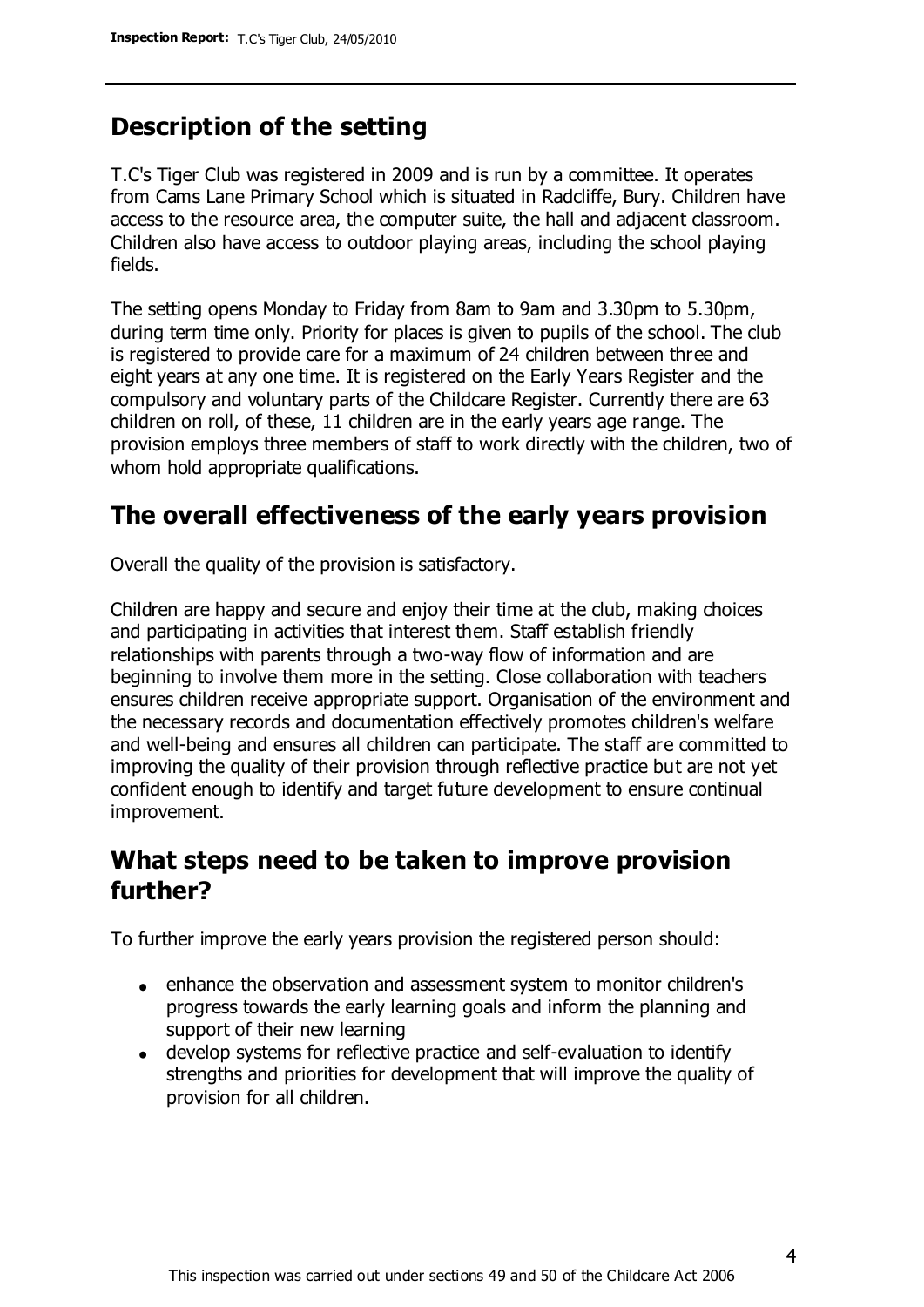## **The effectiveness of leadership and management of the early years provision**

Staff make appropriate use of the space available to provide a welcoming environment in which children feel secure. The safeguarding policy in place demonstrates clear procedures to follow if concerns are raised about a child. These are known and understood by the staff. Sensible vetting procedures ensure all adults who work in the setting are suitable to do so. Risk assessments are carried out thoroughly to identify and minimise hazards and the premises is kept secure. Entrance to the setting is monitored via an intercom system.

Systems to evaluate the effectiveness of the provision are in their infancy. Staff have identified and implemented changes through reflective practice. For example, to the procedures for recording children in and out of their setting which has resulted in children being better safeguarded. The staff are committed to quality improvements. However, their understanding of how to continuously monitor and evaluate the provision is weak and this affects their confidence to identify and target future development. Clear policies and procedures are in place, which work appropriately to ensure that the children's welfare is promoted. All of the required records and documentation are in place.

Staff place emphasis on ensuring that the environment is inclusive for the children and their families. Space and resources are effectively organised to promote independence and give children sufficient room for a range of activities. Children develop a clear sense of belonging; they are involved in decision-making and recognise themselves in the resources, books and toys they play with. Staff work well with parents, carers and others. They gather relevant information from parents and other Foundation Stage providers to enable them to meet the children's needs and establish their starting points. They know children well. Close collaboration with the school staff promotes consistency and a positive link for the learning needs of individual children.

## **The quality and standards of the early years provision and outcomes for children**

Staff form positive attachments and share warm relationships with the children who attend. The children feel at ease and are secure in their care. This positive sense of well-being gives them a secure foundation to play, explore and develop. Children move around the setting with ease and confidence and play happily with their friends. They clearly enjoy their time at the setting and benefit from staff interaction and attention. The key-worker system is beneficial in the staff knowing the children well. The observations and assessments are managed in line with children's attendance and collaboration with their teachers. Each child has a small notebook which presents a snapshot of the child, what they enjoy and take part in. However, the system does not yet monitor children's progress effectively. It does not identify their next steps or gaps in their learning so as to inform the planning.

The atmosphere is busy and full of excited chatter. The children are happily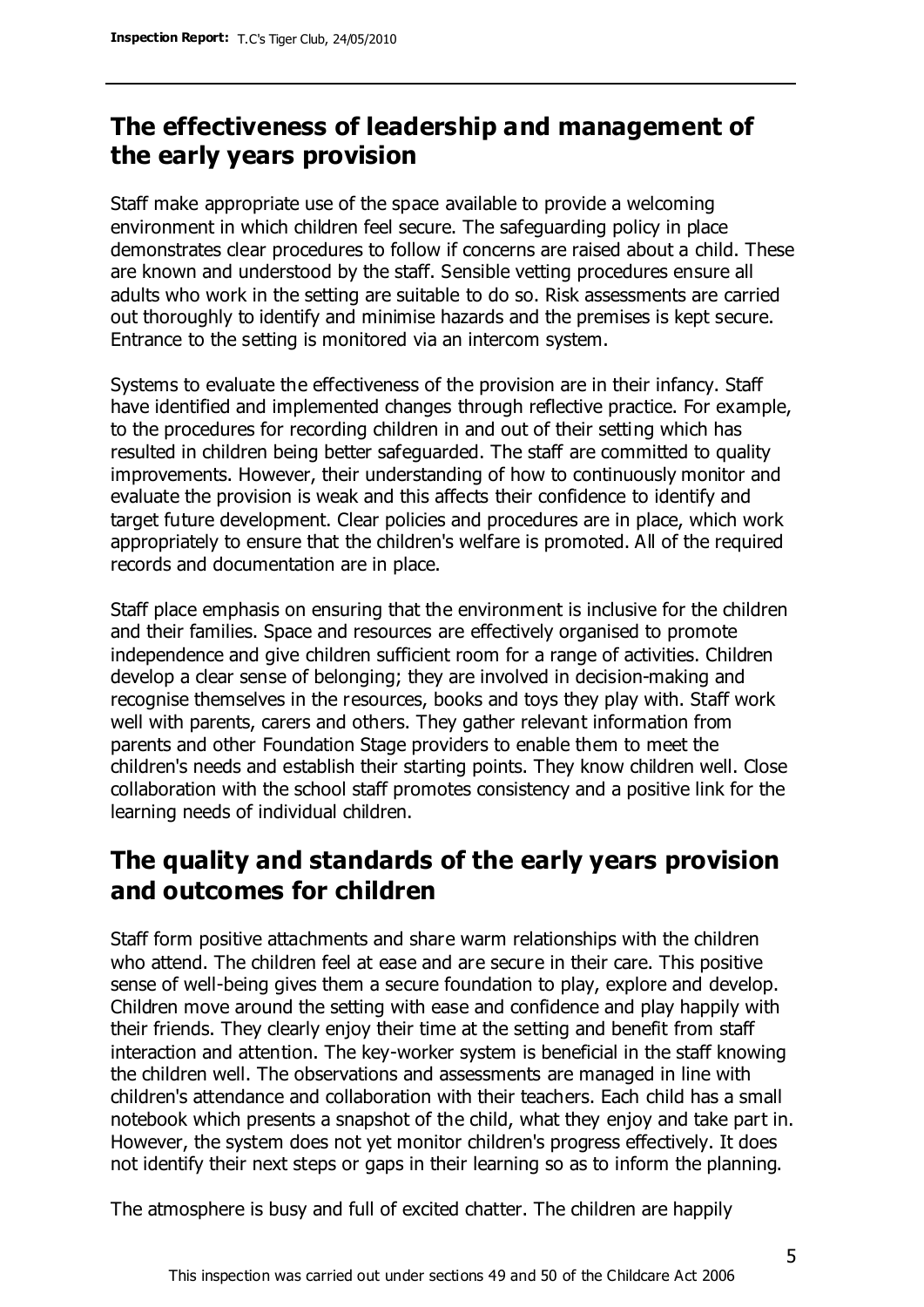engaged and occupied. Resources enable children to access various fun opportunities indoors and outdoors, or relax and 'chill out'. For example, children make intricate patterns with very small beads. They collaborate with each other as they pore over the instruction pictures, discussing the properties of the patterns and making simple adjustments to their own pieces of work. Children use their initiative and access tweezers to help them manipulate the tiniest beads into the pattern. They are confident in using technology, such as a games console which they use to they engage in activities like bowling and tennis. Children are developing important social skills as they share and cooperate in these activities. Staff are consistent in their approach to managing children's behaviour, helping the children to learn right from wrong.

Children are learning to keep themselves safe as they practise fire evacuation. They understand the boundaries when playing outdoors and the rules about when parents arrive to collect them. They understand the importance of staff knowing that they are going home and with the right person. They learn good hygienic practices, such as washing hands at the appropriate times and the consistent use of paper tissues. Lots of posters are displayed to remind children of these practices and their influence can be seen in children's independent actions. Children enjoy healthy snacks, such as fresh salad ingredients with chicken, ham or cheese, from menu's that they have devised themselves. Children enjoy physical activities as they engage in weekly dance classes and confidently climb, swing and balance on wooden climbing frames.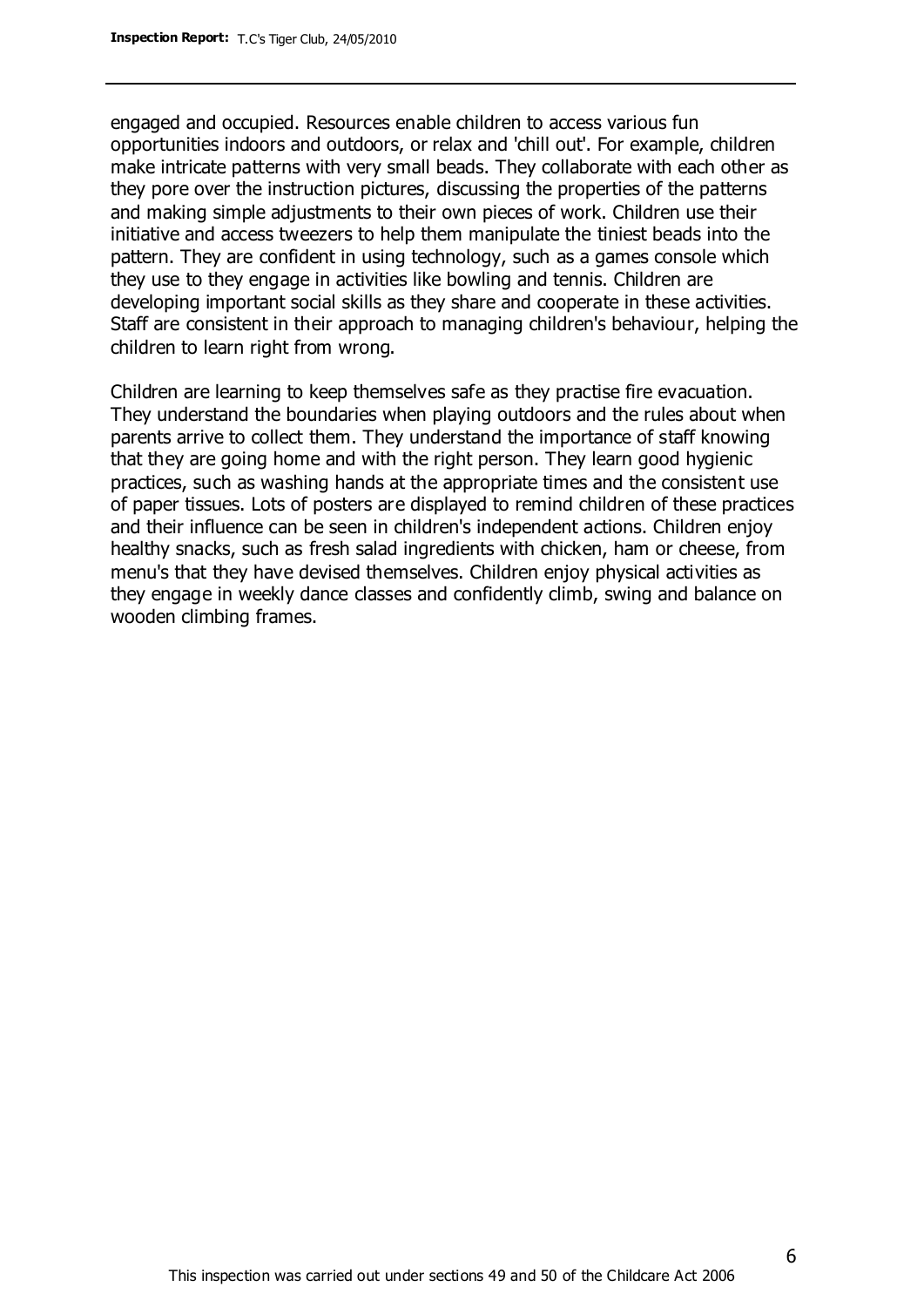# **Annex A: record of inspection judgements**

#### **The key inspection judgements and what they mean**

Grade 1 is Outstanding: this aspect of the provision is of exceptionally high quality Grade 2 is Good: this aspect of the provision is strong Grade 3 is Satisfactory: this aspect of the provision is sound Grade 4 is Inadequate: this aspect of the provision is not good enough

#### **The overall effectiveness of the early years provision**

| How well does the setting meet the needs of the<br>children in the Early Years Foundation Stage? |  |
|--------------------------------------------------------------------------------------------------|--|
| The capacity of the provision to maintain continuous                                             |  |
| improvement                                                                                      |  |

#### **The effectiveness of leadership and management of the early years provision**

| How effectively is the Early Years Foundation Stage led<br>and managed?                         |   |
|-------------------------------------------------------------------------------------------------|---|
| The effectiveness of leadership and management in embedding<br>ambition and driving improvement | 3 |
| The effectiveness with which the setting deploys resources                                      | 3 |
| The effectiveness with which the setting promotes equality and                                  |   |
| diversity                                                                                       |   |
| The effectiveness of safeguarding                                                               | 3 |
| The effectiveness of the setting's self-evaluation, including the                               | 3 |
| steps taken to promote improvement                                                              |   |
| The effectiveness of partnerships                                                               | 3 |
| The effectiveness of the setting's engagement with parents and                                  |   |
| carers                                                                                          |   |

#### **The quality of the provision in the Early Years Foundation Stage**

The quality of the provision in the Early Years Foundation Stage  $\vert$  3

#### **Outcomes for children in the Early Years Foundation Stage**

| <b>Outcomes for children in the Early Years Foundation</b>    |  |
|---------------------------------------------------------------|--|
| <b>Stage</b>                                                  |  |
| The extent to which children achieve and enjoy their learning |  |
| The extent to which children feel safe                        |  |
| The extent to which children adopt healthy lifestyles         |  |
| The extent to which children make a positive contribution     |  |
| The extent to which children develop skills for the future    |  |

Any complaints about the inspection or report should be made following the procedures set out in the guidance available from Ofsted's website: www.ofsted.gov.uk